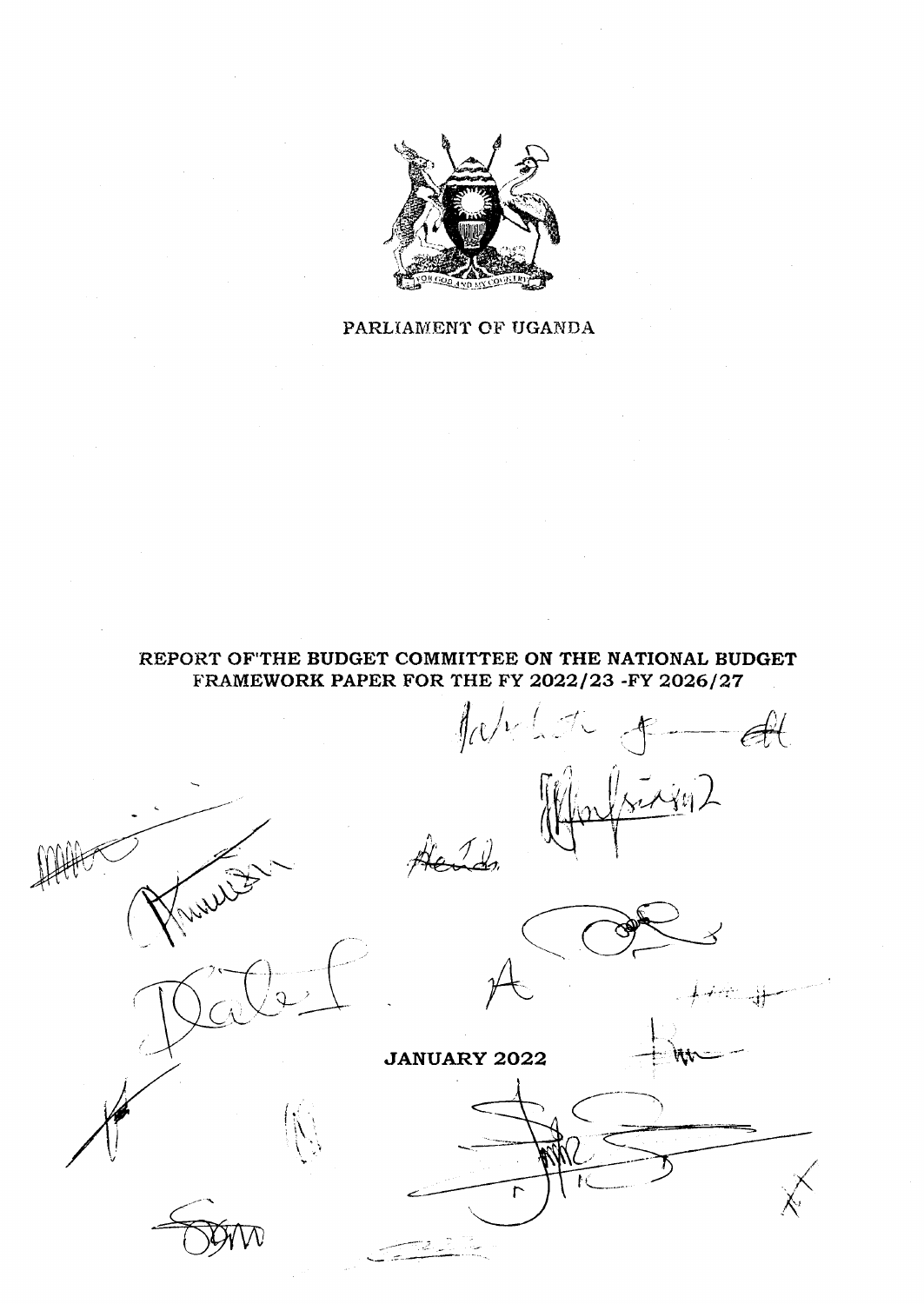# **LIST OF ACRYNOMS**

| <b>NBFP</b>  | National Budget Framework Paper                        |
|--------------|--------------------------------------------------------|
| CFR.         | Charter of Fiscal responsibility                       |
| <b>EOC</b>   | Equal Opportunities Commission                         |
| FY.          | <b>Financial Years</b>                                 |
| GOU          | Government of Uganda                                   |
| <b>GDP</b>   | Gross Domestic Product                                 |
| ICT          | Information and Communication Technology               |
| IMF          | International Monitory Fund                            |
| <b>MTEF</b>  | Medium term Expenditure Framework                      |
| <b>MDA</b>   | Ministries Department and Agencies                     |
| <b>MFPED</b> | Ministry of Finance, Planning and Economic Development |
| <b>NPA</b>   | National Planning Authority                            |
| <b>NPV</b>   | Net Present Value                                      |
| <b>NTR</b>   | Non Tax Revenue                                        |
| PBO          | Parliamentary Budget Office                            |
| PBB          | Programme Based Budgeting                              |
| <b>PFMA</b>  | Public Finance and Management Act                      |
| <b>SMEs</b>  | Small and Medium Enterprises                           |
| <b>MSMEs</b> | Micro, Small and Medium Enterprises                    |
|              |                                                        |
|              |                                                        |

tappen

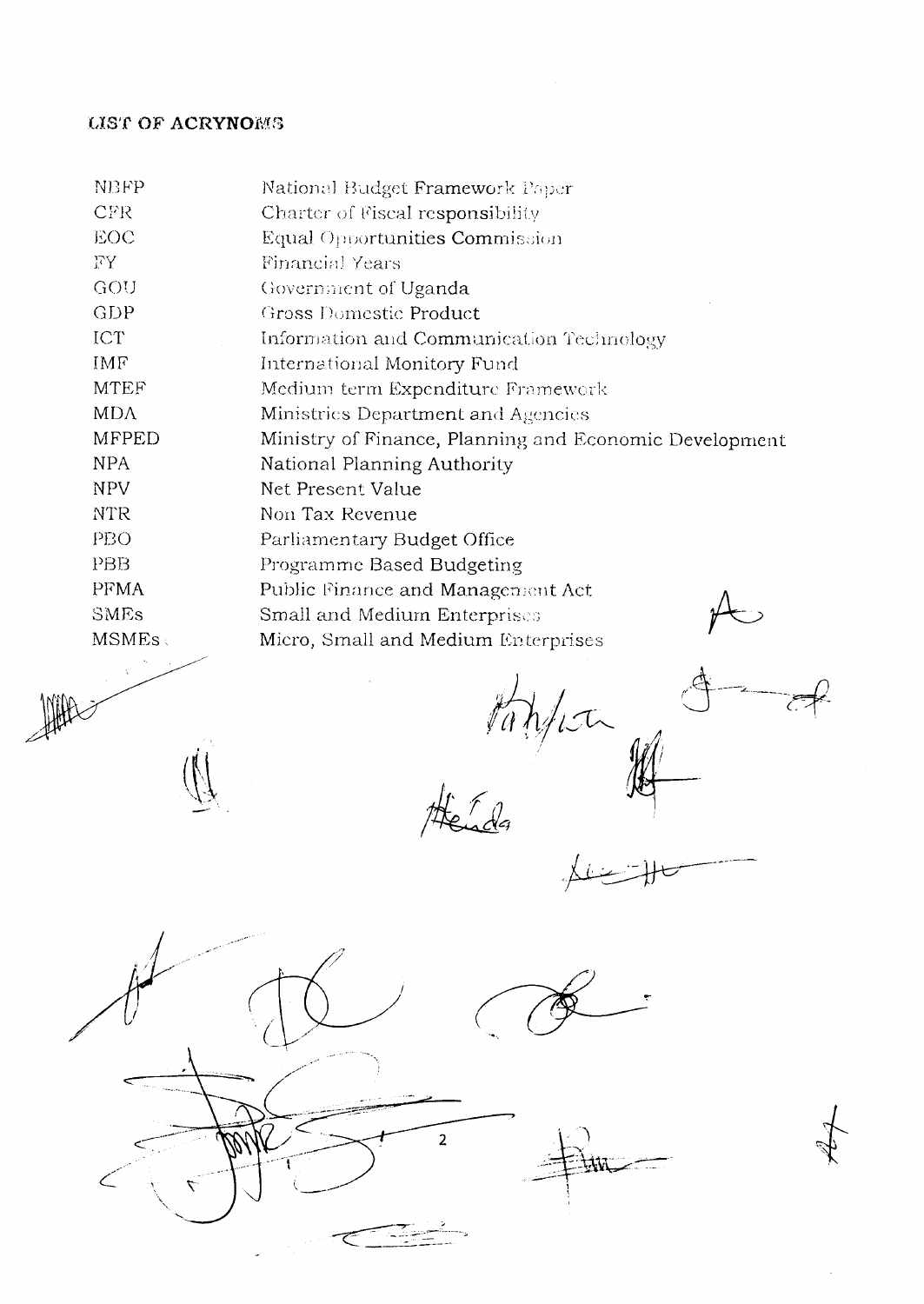#### $1.0<sub>l</sub>$ **INTRODUCTION**

Rt. Hon. Speaker, Hon. Members,

In accordance with the provisions of Articles 90 and 155 (4) of the Constitution, Section 9(1) to 9(8) of the Public Finance Management Act 2015 (as amended) and Rule 145 of the Rules of Procedure of Parliament, Committees are mandated to consider, discuss and review the Budget Framework Paper and through the Budget Committee present a report to the House for approval by 1<sup>st</sup> February of each year.

In compliance with above provisions, I beg to present a report of the Budget Committee on the National Budget Framework Paper for the Fiscal year  $2022/23$ - 2026/27 for consideration and approval by the August House as required by section 9(8) of the PFMA 2015 and Rule 145(3).

This report structured in two parts:

Part A: Legal Compliance of the NBFP; Economic and Budget Performance Highlights FY2020/21; Economic and Fiscal Strategy for FY2022/23 and the Medium Term; Budget Priorities and Policies for FY2022/23

The Sectoral Committees' Observations and recommendations Part B: made thereon.

#### **METHODOLOGY**  $1.1$

The methodology adopted by the Committee involved examination of relevant documents and interactions with stakeholders.

Key Documents Examined:

- The National Budget Framework Paper For The FY2022/23 FY  $\bullet$ 2026/27;
- The National Development Plan III (NDPIII), FY2020/21-FY2024/25;
- The Charter of Fiscal Responsibility for FY2022/23-FY2025/26;  $\bullet$
- The Certificate of Gender & Equity Responsiveness of NBFP for The FY2022/23 - FY 2026/27;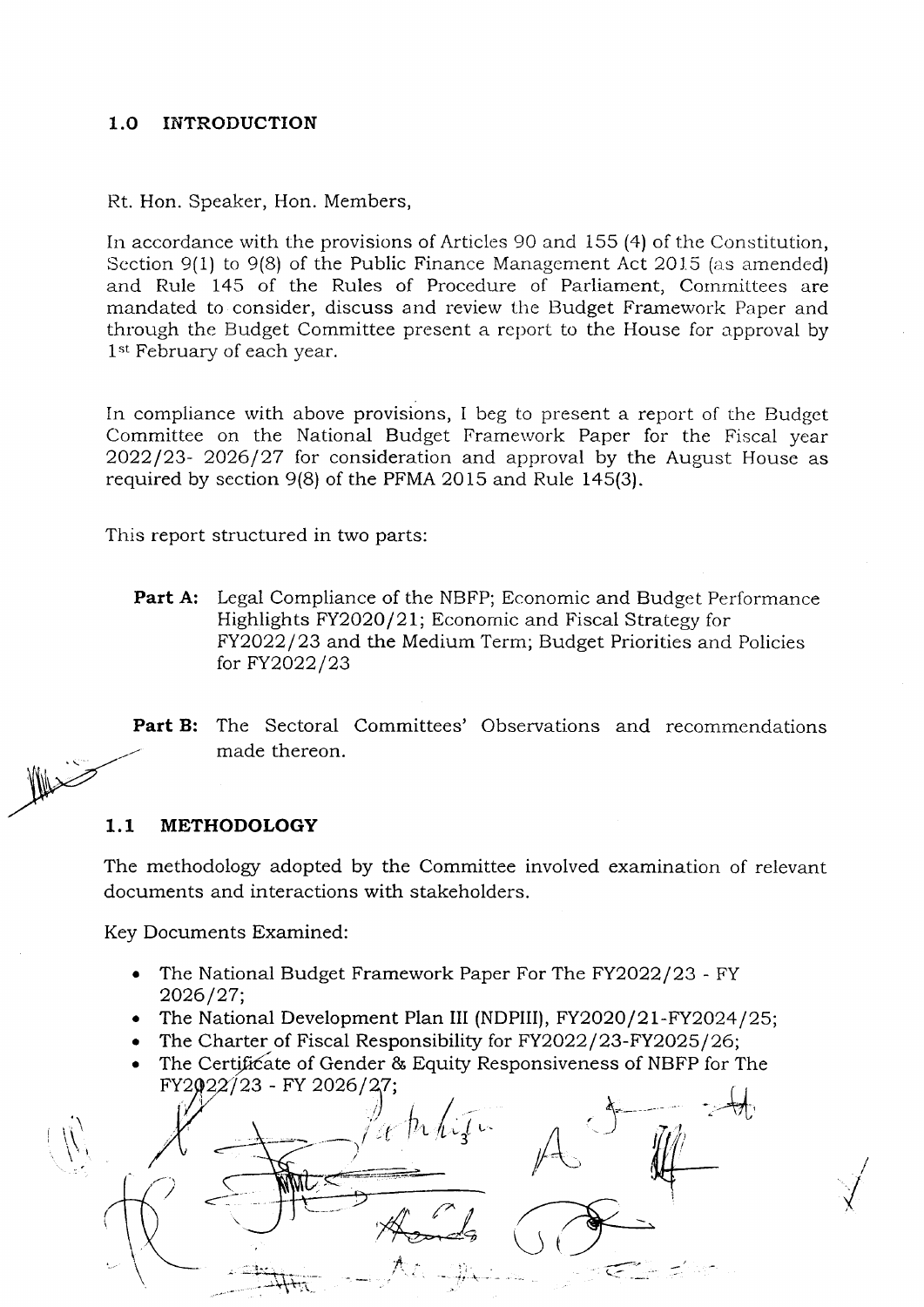- The Public Finance Management Act, 2015 and Regulations;  $\bullet$
- The Annual Budget Performance Report for FY2020/21
- The Annual Macroeconomic & Fiscal Performance Report for FY2020/21
- Parliamentary Committee Reports:
- The First Budget Call Circular (1st Bcc) on Preparation of The Budget Framework Papers (BFPs) and Preliminary Budget for FY2022/23

Stakeholders Consulted:

- Ministry of Finance, Planning and Economic Development (MFPED)
- National Planning Authority (NPA)
- **Economic Policy Research Centre (EPRC)**
- Civil Society Budget Advocacy Group(CSBAG)
- Equal Opportunities Commission
- Office of the Leader of the Opposition

# PART A: **MACRO ASPECTS OF THE NBFP**

# 2.0 LEGAL COMPLIANCE OF THE NBFP

In accordance to Section 9 of the PFMA:

- (i) The Minister shall for each financial year, prepare a Budget Framework Paper which shall be consistent with the National Development Plan and with the Charter for Fiscal Responsibility;
- (ii) The Budget Framework Paper shall be in the format prescribed in Schedule 3 of the PFMA;
- (iii) The Minister shall, with the approval of Cabinet, submit the Budget Framework Paper to Parliament by the 31<sup>st</sup> of December of the financial year preceding the financial year to which the Budget Framework Paper relates;
- $(iv)$  The Minister shall, in consultation with the Equal Opportunities Commission, issue a certificate - certifying that the budget framework paper is gender and equity responsive; and specifying measures taken to equalize opportunities for women, men, persons with disabilities and other marginalized groups;

Ne frit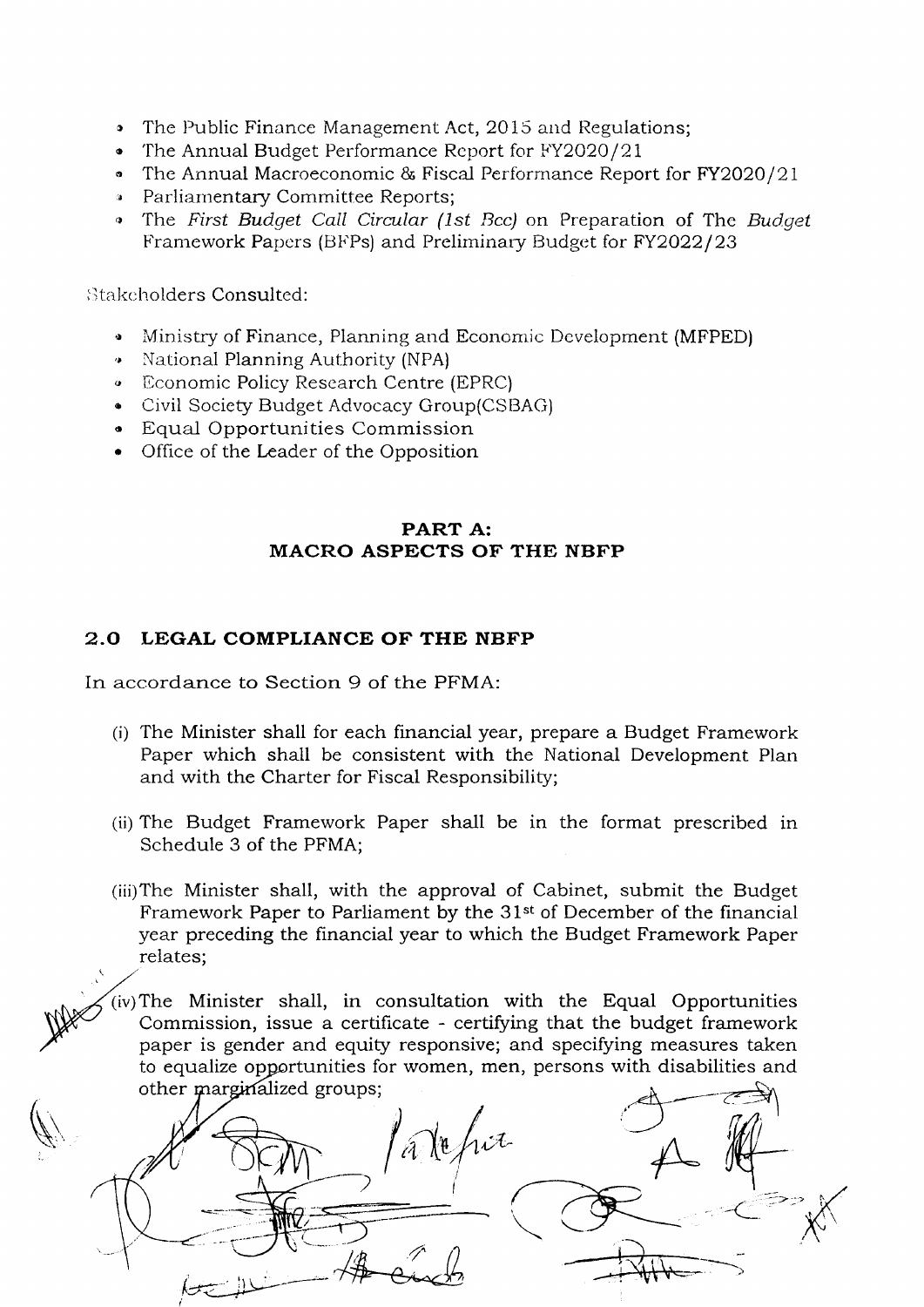#### $2.1$ Submission of the NBFP to Parliament

The National Budget Framework paper for FY2022/23-2026/27 was submitted to Parliament on the 21<sup>st</sup> of December 2021 and an Addendum to the NBFP accompanied with the Certificate of Gender and Equity Responsiveness was submitted to the Office of the Clerk to Parliament on the 31<sup>st</sup> of December 2021.

# 2.2 Compliance with Schedule 3 of the PFMA

An assessment by the Committee indicates that the NBFP's overall structural compliance level to Schedule 3 of the PFMA (2015) largely conforms to the requirements of Schedule 3 under the PFMA (2015) Act as indicated in the Table 1.

However, the following information was not provided as required by the law:

- $i$ . Quantifiable estimation of the fiscal impact of fiscal risks. An estimation of the likely fiscal impact of risks if they materialize and an alternate fiscal framework:
- $ii.$ The floor of investments of Government in the financial year;

The Committee notes that the compliance of the BFP to Schedule 3 over the past has never been fully complied with.

The Committee recommends that Schedule 3 of the PFMA is fully complied with and a statement on compliance of this schedule is presented to Parliament whenever the NBFP is laid in Parliament.

# Table 1: Compliance Assessment of NBFP to Schedule 3 of PFMA

| Schedule 3, PFMA | Schedule 3               | <b>NBFP Provisions</b>                                |
|------------------|--------------------------|-------------------------------------------------------|
|                  | Requirements             |                                                       |
|                  | Medium term              | The average and year end                              |
| Schedule 3(1)    | Macroeconomic            | gross domestic. Year end<br>GDP outturns and forecast |
|                  | forecasts: BFP should    | provided                                              |
|                  | indicate the actual,     | The rate of inflation<br>(average and year end):      |
|                  | estimated and            | Year-end Inflation outturns                           |
|                  | projections covering the | and forecast provided                                 |
|                  | $\frac{1}{4}$            |                                                       |
|                  |                          |                                                       |
|                  |                          |                                                       |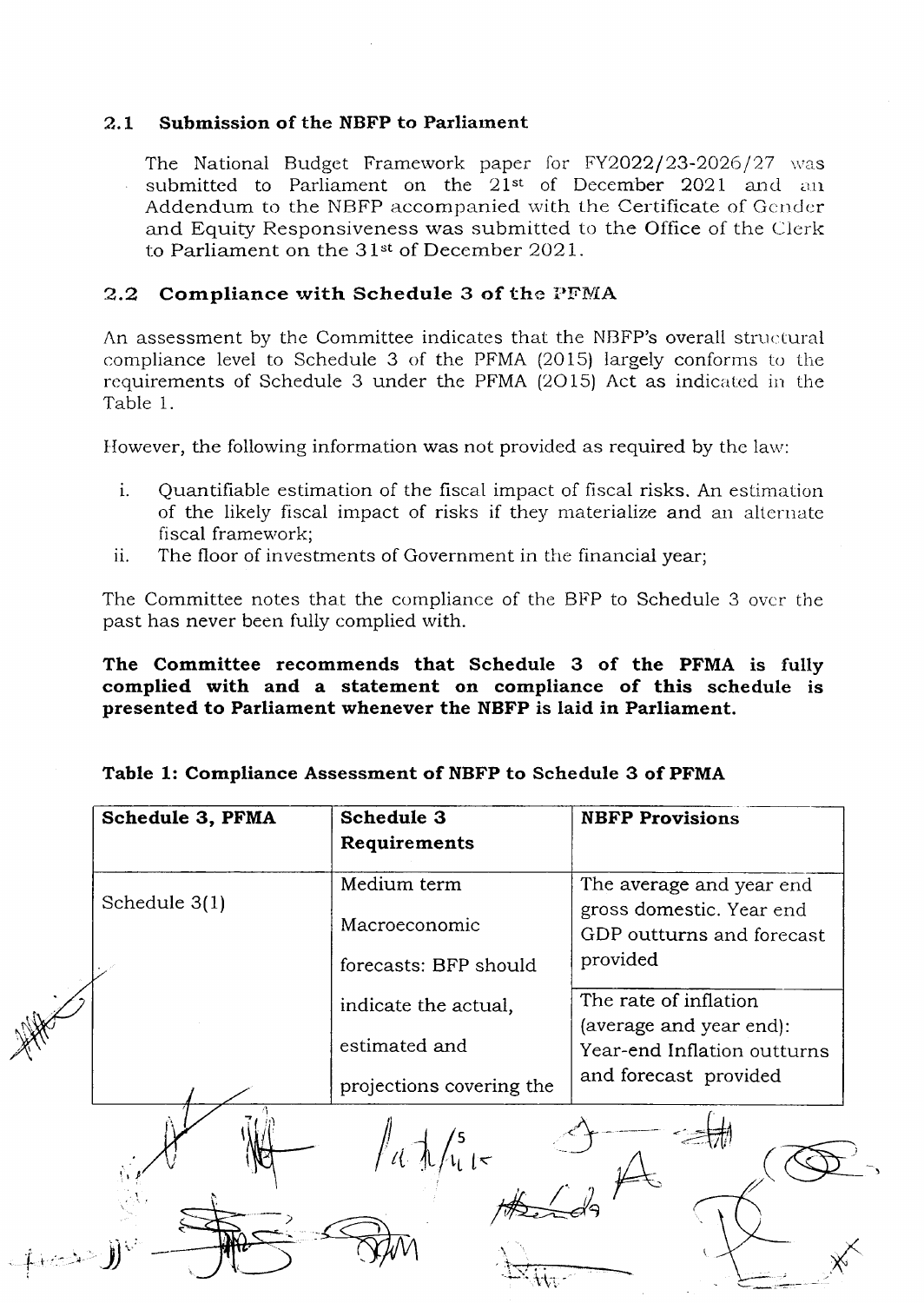| previous two FYs, the<br>current FY and the next<br>five FY.<br>exchange<br>availed<br>provided<br>provided<br>Medium term fiscal<br>Schedule 3(2)<br>Framework: Targets of<br>Government for<br>variables which are<br>subject of Fiscal<br>objectives under CFR<br>Schedule 3(3)<br>Medium<br>fiscal<br>Non<br>term<br>availed | The rate of employment and<br>unemployment provided is<br>47% for formal employment<br>(March 2021) & 9%<br>$(FY2019/20)$ respectively.<br>The average and year end<br>rates:<br>only<br>average rates for two years<br>The interest rates: only the<br>previous 2 years average<br>The money supply:<br>not |
|----------------------------------------------------------------------------------------------------------------------------------------------------------------------------------------------------------------------------------------------------------------------------------------------------------------------------------|--------------------------------------------------------------------------------------------------------------------------------------------------------------------------------------------------------------------------------------------------------------------------------------------------------------|
|                                                                                                                                                                                                                                                                                                                                  |                                                                                                                                                                                                                                                                                                              |
|                                                                                                                                                                                                                                                                                                                                  |                                                                                                                                                                                                                                                                                                              |
|                                                                                                                                                                                                                                                                                                                                  |                                                                                                                                                                                                                                                                                                              |
|                                                                                                                                                                                                                                                                                                                                  | Presented under section 1.2                                                                                                                                                                                                                                                                                  |
| covering the<br>Forecast:                                                                                                                                                                                                                                                                                                        | petroleum<br>revenue                                                                                                                                                                                                                                                                                         |
| previous two FY, current<br>Petroleum<br>FY and next five FY<br>provided                                                                                                                                                                                                                                                         | revenue<br>not                                                                                                                                                                                                                                                                                               |
| Expenditure<br>lending provided                                                                                                                                                                                                                                                                                                  | and<br>net                                                                                                                                                                                                                                                                                                   |
| Non<br>provided                                                                                                                                                                                                                                                                                                                  | Overall balance provided<br>petroleum<br>balance                                                                                                                                                                                                                                                             |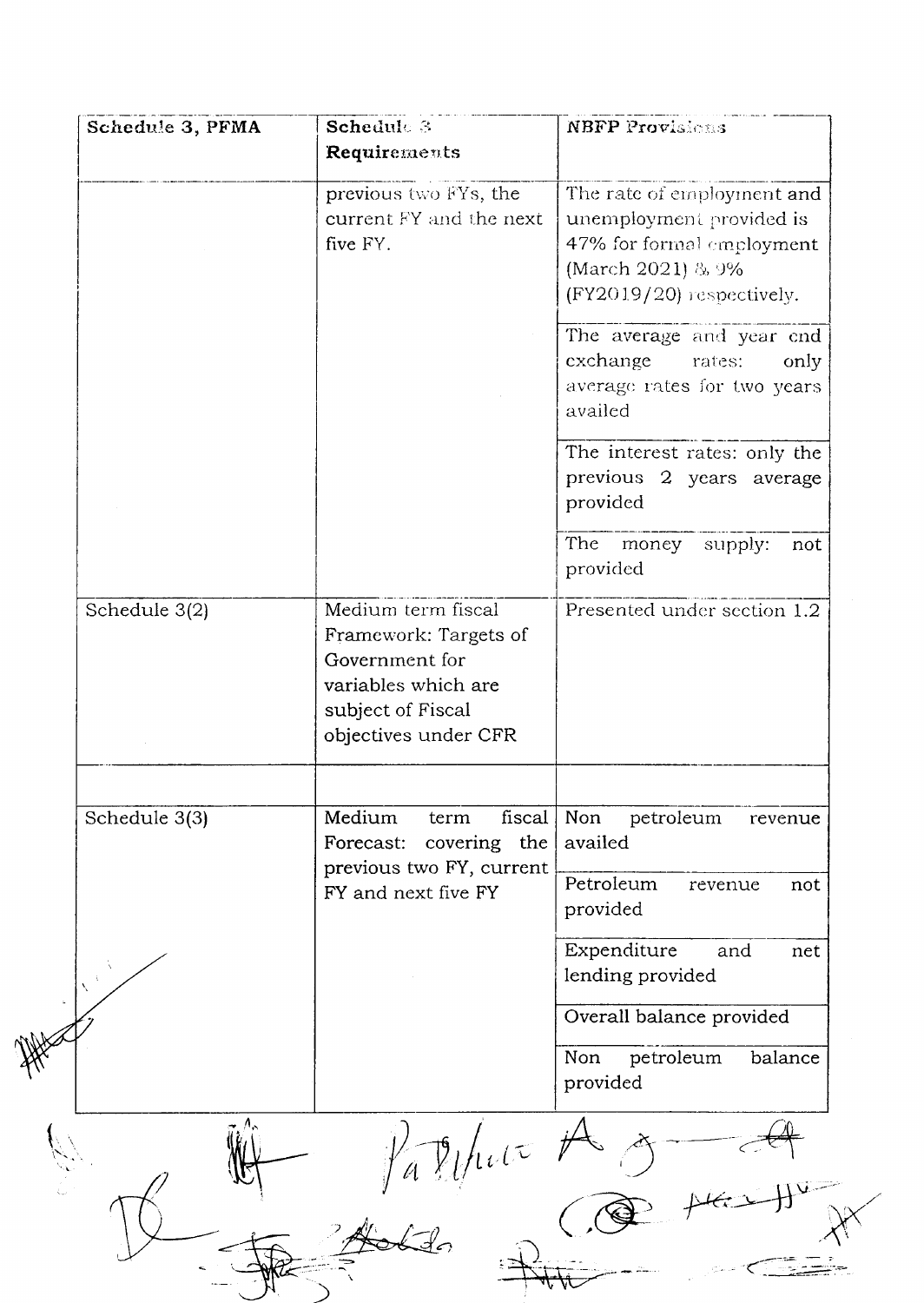| Schedule 3, PFMA | Schedule 3                                                                | <b>NBFP Provisions</b>                                                                                                                                                                                                                                             |
|------------------|---------------------------------------------------------------------------|--------------------------------------------------------------------------------------------------------------------------------------------------------------------------------------------------------------------------------------------------------------------|
|                  | Requirements                                                              |                                                                                                                                                                                                                                                                    |
| Schedule 3(5)    | Statement of Resource<br>for the annual budget<br>for next Financial year | Presented under<br>section<br>1.4. However the floor of<br>investments of Gov't in the<br>FY is not provided                                                                                                                                                       |
| Schedule 3(6)    | <sub>of</sub><br>Policy<br>Statement<br>measures                          | Provided under section 1.9                                                                                                                                                                                                                                         |
| Schedule 3(7)    | Medium<br>Expenditure<br>Framework                                        | Projections of Government<br>expenditure in respect of<br>each<br>vote(and<br>each<br>programme)<br>for<br>the<br>financial year and the next<br>financial year(s) split into<br>current expenditure and<br>investment expenditure is<br>provided in Annex 1 and 2 |
| Schedule 3(8)    | <b>Fiscal Risks statement</b>                                             | Statement of main sources<br>of risks on fiscal objectives<br>of Government provided in<br>section 1.7. However the<br>quantified estimation<br><sub>of</sub><br>fiscal impacts of these risks<br>is not provided                                                  |

Source: PBO Compilations

# 2.2 Consistency with the National Development Plan III

. Members, the goal of NDPIII is to Increase average Household Incomes and Improve the Quality of Life of Ugandans. The overall theme of NDP III is "Sustainable Industialization for inclusiue grouth, emplogment and sustainable wealth creation".

With regards to **Macroeconomic Policy alignment**, the NBFP is largely aligned<br>to the NDPIII (see table 2 below for details).<br> $\iiint$ to the NDPIII (see table 2 below for details).

 $\sim$   $\sim$   $\sim$   $\sim$  $Q\sqrt{\dot{\gamma}}$  ln 7 -)(v  $A$  $\int$ f=r I  $\therefore$  .  $\frac{1}{\sqrt{2}}$  ,  $\frac{1}{\sqrt{2}}$  ,  $\frac{1}{\sqrt{2}}$  ,  $\frac{1}{\sqrt{2}}$ -\_'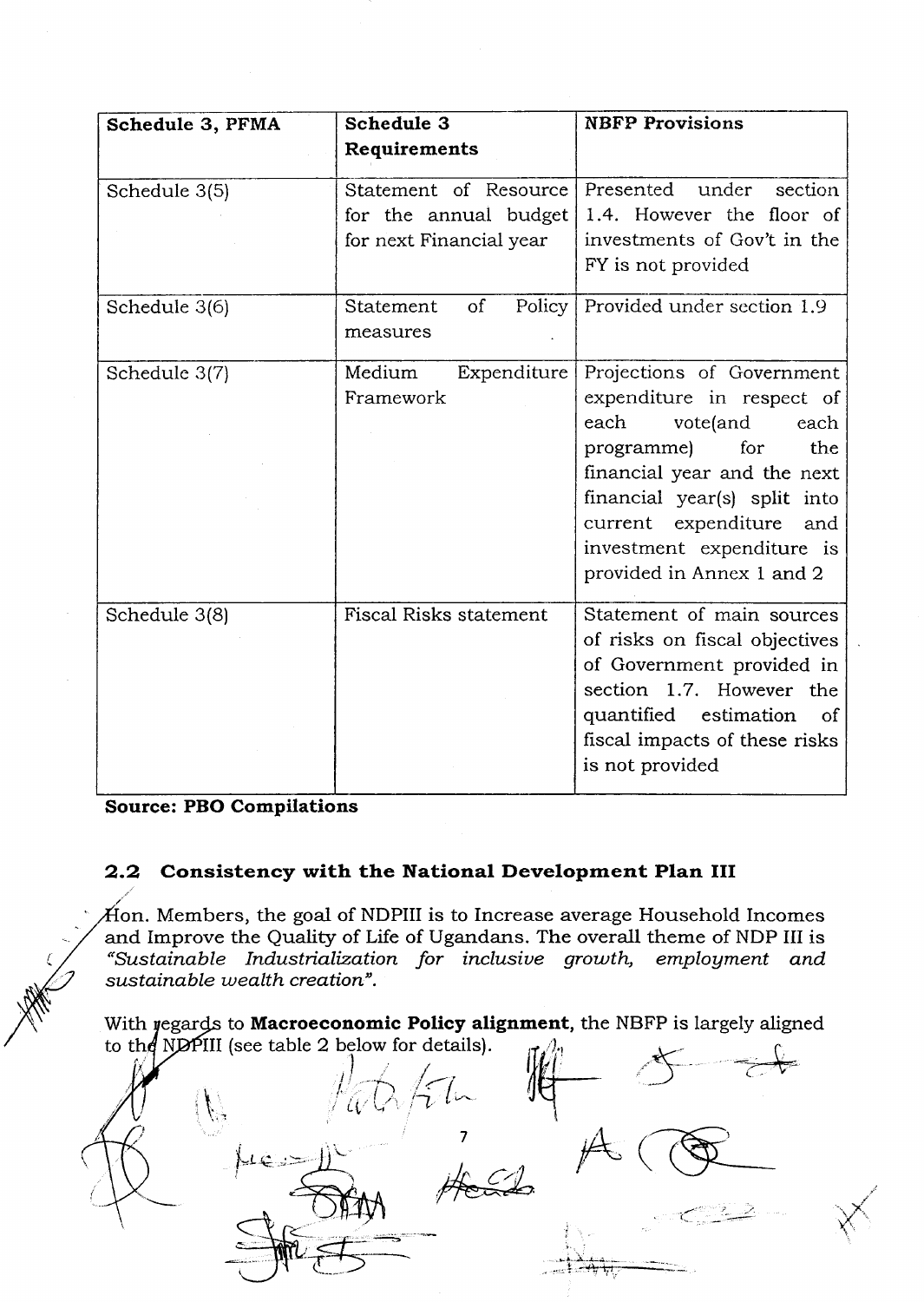# Table 2: Consistency between NDP III and NBFP Macroeconomic Policy targets

| NDP III Macroeconomic Policy Objectives                                                                                                      | <b>NBFP Macroeconomic Policy Targets</b>                                                                                                                                                                                                      |
|----------------------------------------------------------------------------------------------------------------------------------------------|-----------------------------------------------------------------------------------------------------------------------------------------------------------------------------------------------------------------------------------------------|
| Poverty reduction from 21.4 percent to 18.5<br>percent by FY2024/25                                                                          | <b>Information Not Provided</b>                                                                                                                                                                                                               |
| Achieving an accelerated economic growth rate<br>at about 7 percent by FY2024/25                                                             | Growth is projected at 7.0% in 2024/25 and<br>7.6% in FY2026/27                                                                                                                                                                               |
| Increase in the stock of jobs by an annual<br>average of about 512,000                                                                       | Projected Stock of jobs to be created in the<br>FY2022/23 is 200,000-150, 000agro<br>industry value chain, 10,000 Tourism,<br>30,000 ICT, 10,000 Urbanisation and<br><b>Housing Sector</b>                                                    |
| Maintaining core inflation within the target<br>band of 5 percent $+/-3$                                                                     | Core inflation projected at 5.3% in 2024/25<br>and 5% in FY2026/27                                                                                                                                                                            |
| Ceiling on debt to GDP of 50 percent in<br>present value terms and a gradual<br>achievement of a fiscal deficit of 3 percent by<br>FY2024/25 | Present Value of Debt to GDP projected at<br>34% in FY2024/25 and Nominal Debt to<br>GDP projected at 51.2% in 2024/25 and<br>49.3% in FY2025/26; Fiscal deficit as<br>percent of GDP projected at 3.7% in<br>FY2024/25 and 2.9% in FY2025/26 |
| Domestic revenue average annual growth of 0.5<br>of GDP percentage points                                                                    | Domestic Revenue to GDP projected to<br>increase by an average of 0.5% over the<br>medium term. Projected at 15.72% in<br>FY2025/26                                                                                                           |

# Source: PBO Compilations

In regards to allocative efficiency alignment of the NBFP to the NDPIII, there are slight allocative inefficiencies as highlighted in table 3, mainly in the Public Sector Transformation Programme, Regional Development Programme and Climate Change Programme.

# Table 3: Assessment of allocative efficiency alignment

| ing. | SN | <b>PROGRAMME</b>             | <b>BFP</b><br>2022/23<br>Indicative<br><b>Budget</b><br><b>Allocations</b><br>(Ushs Bn.) | NDP III<br>Public<br><b>Sector</b><br><b>Budget</b><br><b>Allocations</b><br>(Ushs Bn.) | <b>Variance</b><br><b>Btn BFP</b><br>and NDPIII<br><b>Allocations</b><br>(Ushs Bn.) | As Share<br>of Total<br><b>BFP</b><br><b>Budget</b><br><b>Allocations</b> | di u sudistr<br>As Share of<br><b>Total</b><br><b>NDPIII</b><br><b>Budget</b><br><b>Allocations</b> |
|------|----|------------------------------|------------------------------------------------------------------------------------------|-----------------------------------------------------------------------------------------|-------------------------------------------------------------------------------------|---------------------------------------------------------------------------|-----------------------------------------------------------------------------------------------------|
|      |    | Human Capital<br>Development | 6,919.5                                                                                  | 6,029.0                                                                                 | 890.50                                                                              | 16.3%                                                                     | 10.6%                                                                                               |
|      |    |                              | وحاديث                                                                                   | /8<br>(x)<br>$-\int_{f e^{2\pi i x}}^{f e^{2\pi i x}}$                                  | $h{\sim}$                                                                           |                                                                           |                                                                                                     |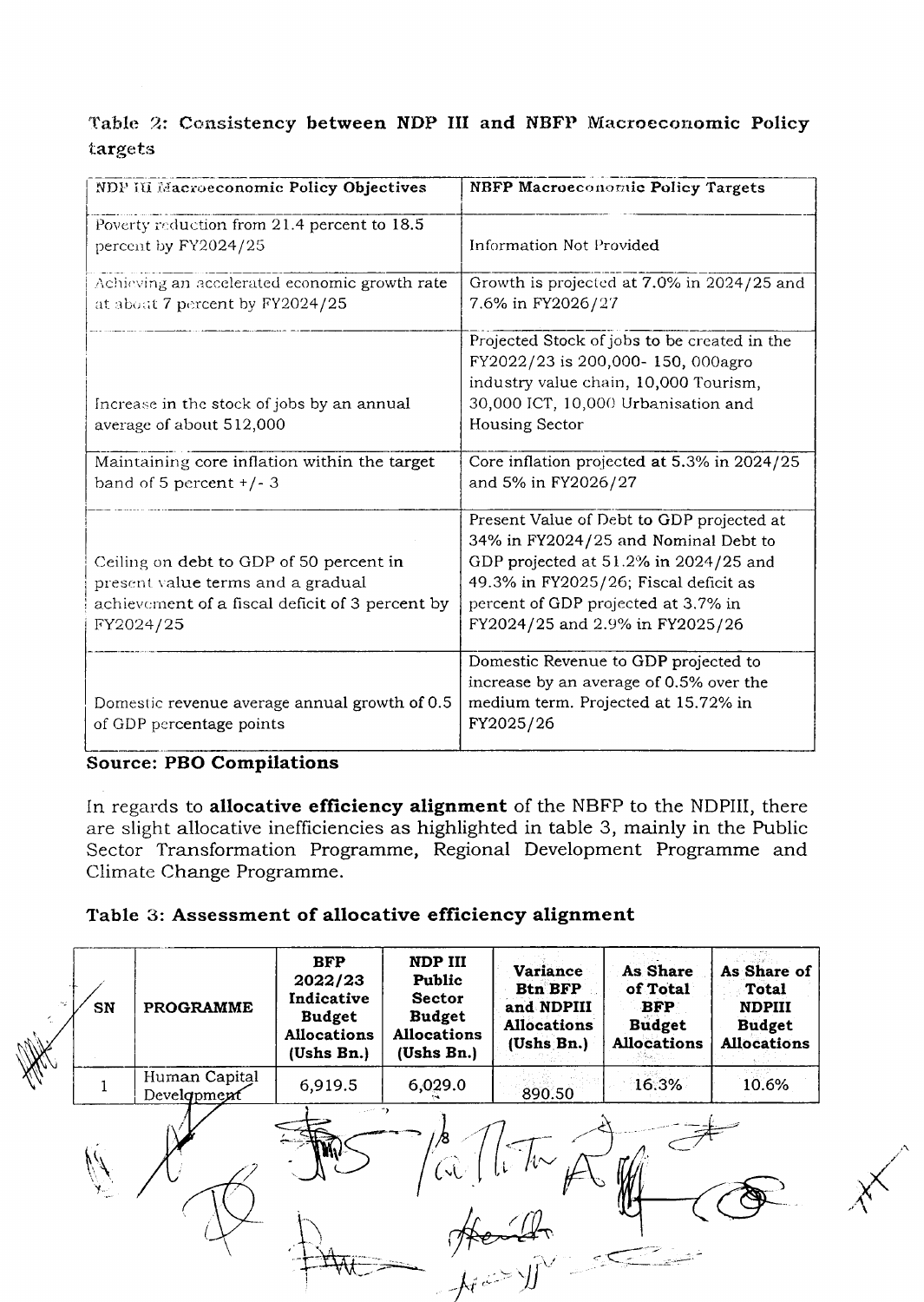| SN              | PROGRAMME                                                    | <b>BFP</b><br>2022/23<br>Indicative<br><b>Budget</b><br>Allocations<br>(Ushs Bn.) | NDP III<br>Public<br>Sector<br><b>Budget</b><br>Allocations<br>(Ushs Bn.) | Variance<br><b>Btn BFP</b><br>and NDPIII<br><b>Allocations</b><br>(Ushs Bn.) | As Share<br>of Total<br><b>BFP</b><br><b>Budget</b><br>Allocations | As Share of<br>Total<br><b>NDPIII</b><br><b>Budget</b><br>Allocations |
|-----------------|--------------------------------------------------------------|-----------------------------------------------------------------------------------|---------------------------------------------------------------------------|------------------------------------------------------------------------------|--------------------------------------------------------------------|-----------------------------------------------------------------------|
| $\overline{2}$  | Governance and<br>Security                                   | 6,480.2                                                                           | 7,435.0                                                                   | (954.80)                                                                     | 15.3%                                                              | 13.1%                                                                 |
| 3               | Integrated<br>Transport<br>Infrastructure &<br>Services      | 4,855.9                                                                           | 5,385.0                                                                   | (529.10)                                                                     | 11.4%                                                              | 9.5%                                                                  |
| $\overline{4}$  | Agro-<br>Industrialization                                   | 1,798.6                                                                           | 1,732.0                                                                   | 66.60                                                                        | 4.2%                                                               | 3.1%                                                                  |
| $\mathfrak{S}$  | Sustainable<br>Energy<br>Development                         | 1,107.8                                                                           | 1,159.0                                                                   | (51.20)                                                                      | 2.6%                                                               | 2.0%                                                                  |
| 6               | Development<br>Plan<br>Implementation                        | 1,027.9                                                                           | 1,916.0                                                                   | (888.10)                                                                     | 2.4%                                                               | 3.4%                                                                  |
| $\overline{7}$  | Regional<br>Development                                      | 1,066.4                                                                           | 4,228.0                                                                   | (3, 161.60)                                                                  | 2.5%                                                               | 7.4%                                                                  |
| 8               | Climate<br>Change, Natural<br>Resource, Env't<br>& Water Mgt | 890.0                                                                             | 2,088.0                                                                   | (1, 198.00)                                                                  | 2.1%                                                               | 3.7%                                                                  |
| 9               | Legislation,<br>Oversight &<br>Representation                | 686.6                                                                             | 881.4                                                                     | (194.80)                                                                     | 1.6%                                                               | 1.6%                                                                  |
| 10              | Private Sector<br>Development                                | 660.9                                                                             | 653.0                                                                     | 7.90                                                                         | 1.6%                                                               | 1.2%                                                                  |
| 11              | Sustainable<br>Urbanization<br>and Housing                   | 427.6                                                                             | 952.0                                                                     | (524.40)                                                                     | 1.0%                                                               | $1.7\%$                                                               |
| 12              | Administration<br>of Justice                                 | 383.9                                                                             | 768.4                                                                     | (384.50)                                                                     | 0.9%                                                               | 1.4%                                                                  |
| 13              | Public Sector<br>Transformation                              | 207.8                                                                             | 3,847.0                                                                   | (3,639.20)                                                                   | 0.5%                                                               | 6.8%                                                                  |
| 14              | Digital<br>Transformation                                    | 217.7                                                                             | 727.0                                                                     | (509.30)                                                                     | 0.5%                                                               | 1.3%                                                                  |
| 15 <sup>′</sup> | Tourism<br>Development                                       | 181.6                                                                             | 731.0                                                                     | (549.40)                                                                     | 0.4%                                                               | 1.3%                                                                  |
| 16              | Sustainable<br>Development of<br>Petroleum<br>Resources      | 149.3                                                                             | 852.0                                                                     | (702.70)                                                                     | 0.4%                                                               | ી.5%                                                                  |
| 17              | Manufacturing                                                | 79.1                                                                              | 594.0                                                                     | (514.90)                                                                     | X,<br>0.2%                                                         | 1.0%                                                                  |
| 18              | Community<br>Mobilization<br>and Mindset<br>Change           | 72.6                                                                              | 811.0                                                                     | (738.40)                                                                     | 0.2%                                                               | 1.4%                                                                  |
| 19              | Mineral<br>Development                                       | 35.6                                                                              | 651.0                                                                     | (615.40)                                                                     | 0.1%                                                               | 1.1%                                                                  |
|                 |                                                              |                                                                                   |                                                                           |                                                                              |                                                                    | $\mathcal{U}^T$                                                       |

Add Milite A Co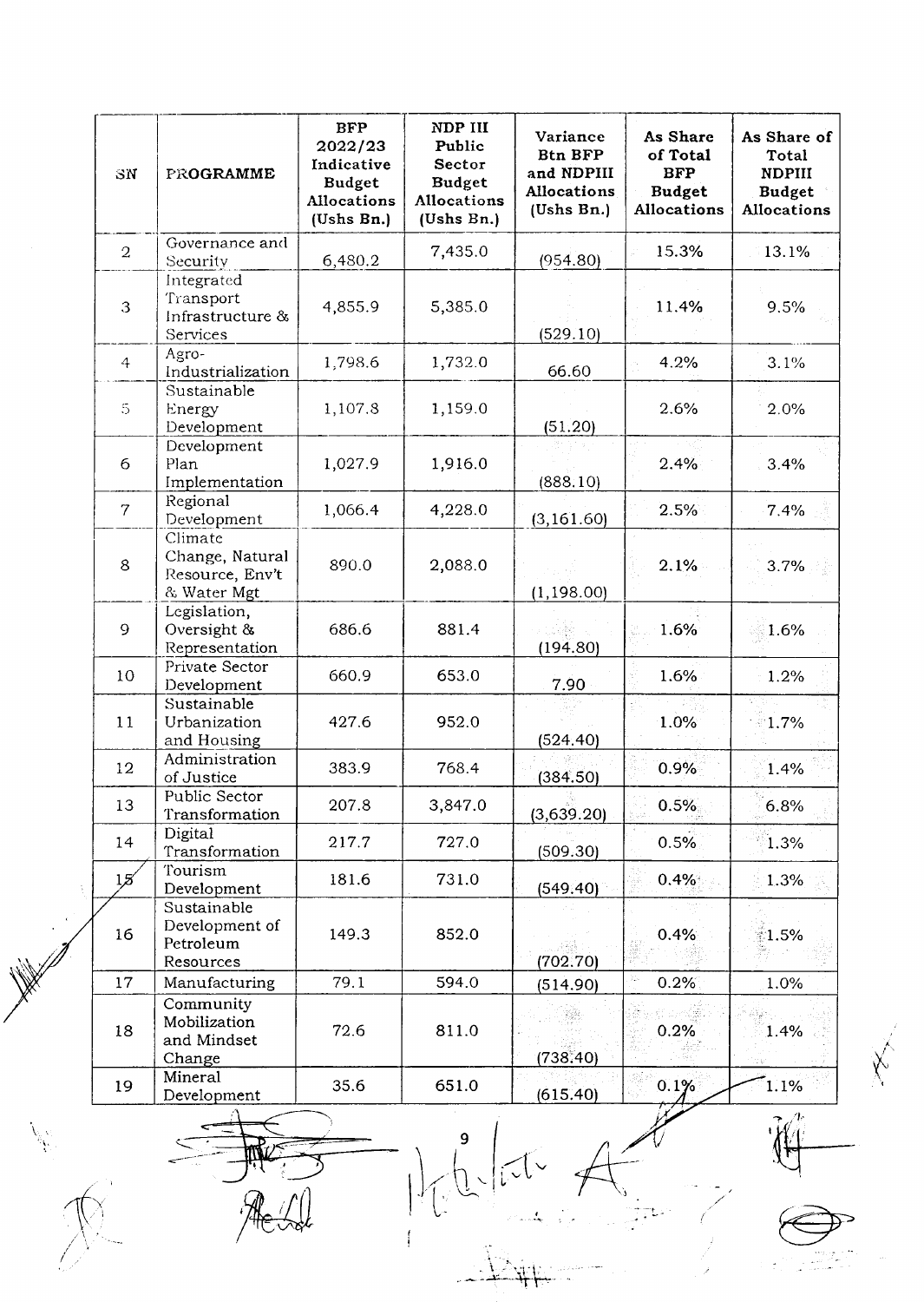| SN   | PROGRAMME                                                                            | <b>BFP</b><br>2022/23<br>Indicative<br>Budget<br><b>Allocations</b><br>(Ushs Bn.) | NDP III<br>Public<br>Sector<br>Budget<br>Allocations<br>(Ushs Bn.) | Variance<br><b>Btn BFP</b><br>and NDPIII<br><b>Allocations</b><br>(Ushs Bn.) | As Share<br>of Total<br><b>BFP</b><br><b>Budget</b><br><b>Allocations</b> | As Share of<br>Total<br><b>NDPIII</b><br><b>Budget</b><br><b>Allocations</b> |
|------|--------------------------------------------------------------------------------------|-----------------------------------------------------------------------------------|--------------------------------------------------------------------|------------------------------------------------------------------------------|---------------------------------------------------------------------------|------------------------------------------------------------------------------|
| 20   | Innovation,<br>Technology<br>Development &<br>Transfer                               | 24.2.                                                                             | 582.0                                                              | (557.80)                                                                     | 0.1%                                                                      | $1.0\%$                                                                      |
| Memo | Domestic<br>Refinancing,<br>External Debt<br>Amertization, &<br>Interest<br>Payments | 15,202.2                                                                          | 14,742.0                                                           | 460.20                                                                       | 35.8%                                                                     | 26.0%                                                                        |
|      | Total (excl<br>arrears & AIA<br>LG                                                   | 42,475.4                                                                          | 56,763.8                                                           | (14,288.40)                                                                  | 100.0%                                                                    | 100.0%                                                                       |

Source: PBO Computations

The Committee observes that the Agro-industrialisation programme is key in monetising the subsistence economy and an allocative efficiency assessment of this programme was therefore paramount (see table 4).

It is clear from the table that the indicative budget allocations are biased on agriculture production and productivity. There exists a significant allocative inefficiency in the area of storage, agroprocessing and value addition when compared to the NDP III.

# Table 4: Allocations within Agro-Industrialisation Programme

|                                                   | <b>Allocations</b><br>(UShs. Billion) |              | <b>Allocation</b> % |                        |
|---------------------------------------------------|---------------------------------------|--------------|---------------------|------------------------|
| Sub-programme/objectives                          | NDP III                               | NBFP 2022/23 | NDP III             | <b>NBFP</b><br>2022/23 |
| Agricultural Production and Productivity          | 822.1                                 | 1454.8       | 54.9%               | 80.9%                  |
| Storage, Agro-Processing and Value addition       | 363.2                                 | 69.2         | 24.3%               | 3.8%                   |
| Agricultural Market Access and<br>Competitiveness | 130.1                                 | 103.9        | 8.7%                | 5.8%                   |
| Agriculture Financing                             | 161.6                                 |              | 10.8%               | $0.0\%$                |
| Institutional Strengthening and Coordination      | 20                                    | 170.3        | 1.3%                | 9.5%                   |
| Total                                             | 1497                                  | 1798         | 100.0%              | 100.0%                 |

10

Source: NPA Computations

 $\left( \begin{array}{c} - \end{array} \right)$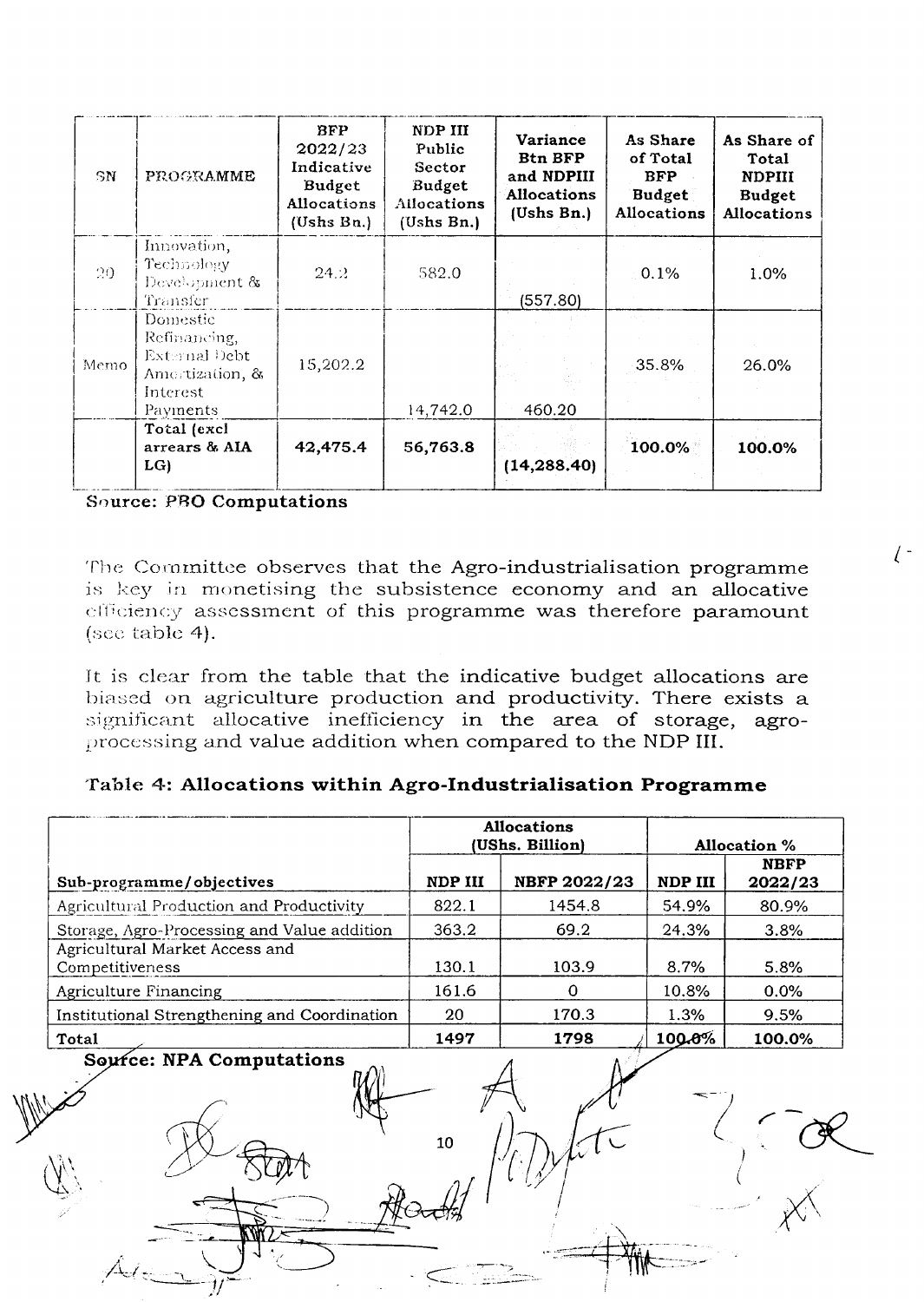# **Committee Observations:**

- The NBFP's Nominal debt to GDP target of 53.2 percent is  $\bullet$ above the NDP III target of 48 percent in FY2022/23 and this is a concern to fiscal sustainability;
- The NBFP doesn't directly present the implementation status and list of NDP III core projects and yet this information will be useful in effectively ascertaining the alignment of the NBFP and NDP III. It should be noted that the NDP III core projects are high multiplier projects with significant impact to realisation of the NDP III objectives;
- The NBFP does not provide detailed information that would be required to undertake a more comprehensive alignment of the NBFP to the NDP III.
- Allocative efficiency at programme level is not fully consistent with the NDP III:

# **Committee Recommendations:**

- i. There is a critical need to scale up revenue mobilization and gradually reduce the appetite for borrowing especially domestic borrowing; any further borrowing should be highly concessional to address key strategic interventions that have high returns on investment and can spur growth of the economy.
- ii. The indicative allocation efficiency of the BFP should be fully aligned to the NDP III;
- comprehensive assessments of BFP alignment to the NDP iii. would require a restructured BFP that would provide detailed information on:
	- Implementation status and a statement of alignment of the BFP to NDP core projects;
	- A costed Budget Strategy including costs of key/priority interventions& policies; and details of the projected impact of each key intervention to the economy;
	- A comprehensive statement of implications of misalignment of BFP with NDP, where the misalignment exists.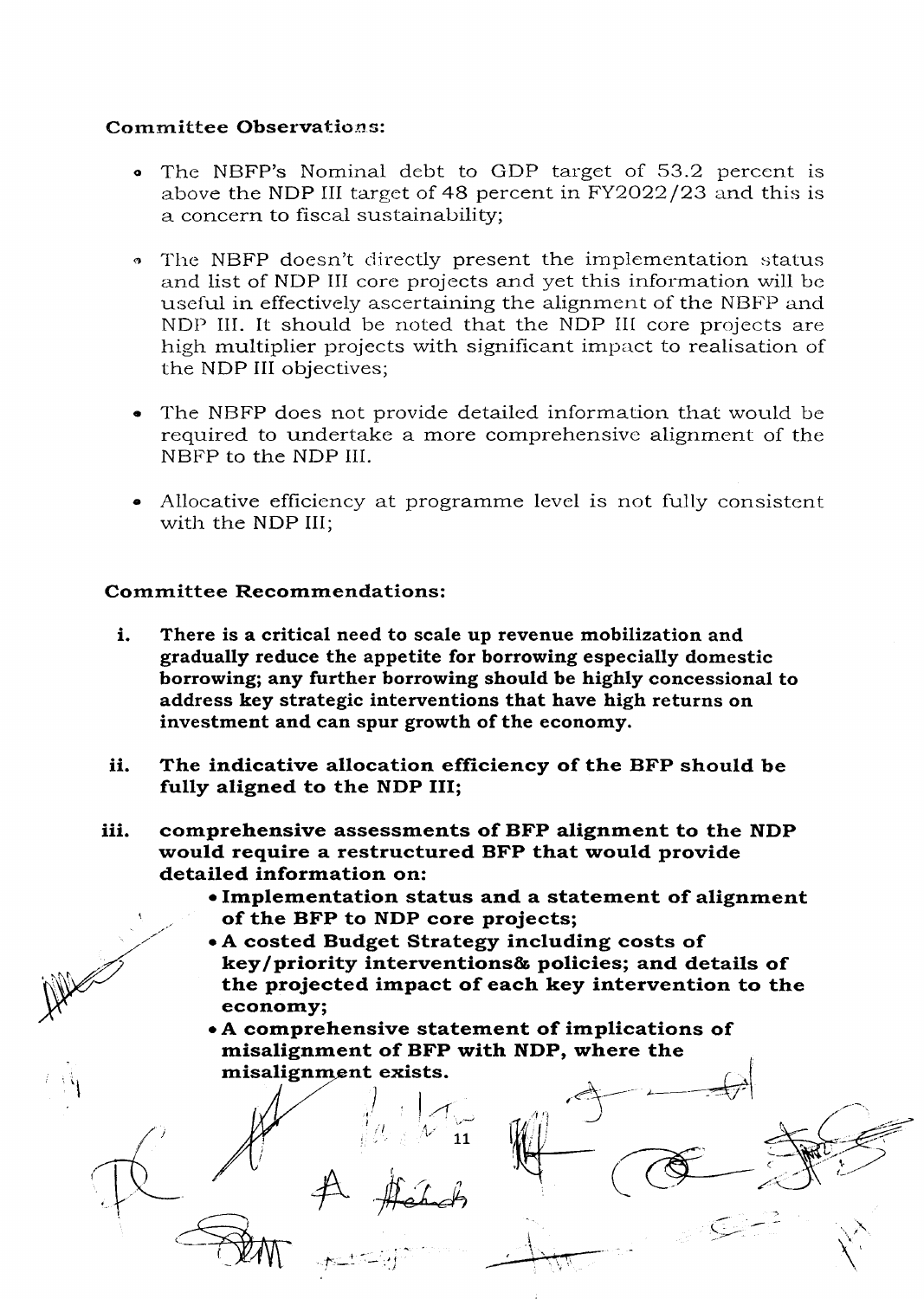The National Planning Authority should fast track the Midiv) Term review of the NDPIII in light of the implementation challenges occasioned by the persistent Covid-19 pandemic and its associated effects on the major sectors of the economy. The review should also address the instatutional challenges encountered in the shift from Sector-wide approach to Programme-based approach and where possible rethink the efficacy of this reform.

#### $2.4$ Consistency with the Charter of Fiscal Responsibility (ORR)

The Charter of Fiscal Responsibility (CFR) has 3 fiscal objectives namely: (i) total public debt in nominal terms is reduced to below 50% of GDP by FY  $2025/26$ ; (ii) the overall fiscal balance including grants should gradually adjust to a deficit not exceeding 3.0 percent of non-oil GDP by FY 2025/26 and (iii) a minimum of 0.8% of the preceding year's estimated non-oil GDP outturn shall be transferred to the consolidated fund for budget operations. The balance shall be transferred to the Petroleum Revenue Investment Reserve (PRIR) for investment in accordance with the PFMA as amended. In order to ensure more compliance with the charter, a path (i.e. annual targets) were set.

The Committee undertook an assessment of the CFR targets against the NBFP targets as detailed in Table 5 below.

| PUBLIC DEBT                             |                    | 2021/22  | 2022/23   | 2023/24  | 2024/25  | 2025/26  |
|-----------------------------------------|--------------------|----------|-----------|----------|----------|----------|
|                                         | <b>CFR</b> Targets | 52.70%   | 53.10%    | 52.40%   | 51.20%   | 49.30%   |
| Nominal Debt to GDP                     | <b>NBFP</b>        |          |           |          |          |          |
|                                         | Targets            | 52.70%   | 53.10%    | 52.40%   | 51.20%   | 49.30%   |
|                                         |                    |          |           |          |          |          |
| <b>FISCAL BALANCE</b>                   |                    | 2021/22  | 2022/23   | 2023/24  | 2024/25  | 2025/26  |
|                                         | <b>CFR Targets</b> | $-6.40%$ | $-5.40%$  | $-4.60%$ | $-4.20%$ | 3.00%    |
| Overall Fiscal Balance Including Grants | <b>NBFP</b>        |          |           |          |          |          |
|                                         | Targets            | $-5.40%$ | $-3.60\%$ | $-3.80%$ | $-3.70%$ | $-3.10%$ |
| Total domestic debt interest payments   | <b>CFR Targets</b> | 15.20%   | 14.60%    | 14.10%   | 13.60%   | 12.50%   |
| to Total revenues                       | <b>NBFP</b>        |          |           |          |          |          |
|                                         | Targets            | 22.70%   | 19.9%     | 17.4%    | 15.0%    | 11.8%    |
|                                         | <b>CFR</b> Targets | 13.80%   | 14.40%    | 14.90%   | 15.40%   | 15.90%   |
| Non-oil Revenue to GDP                  | <b>NBFP</b>        |          |           |          |          |          |
|                                         | Targets            | 14.80%   | 15.2%     | 15.7%    | 16.2%    | 18.5%    |
| Source: DBO Computations                |                    |          |           |          |          |          |

# Table 5: Assessment of CFR targets against NBFP targets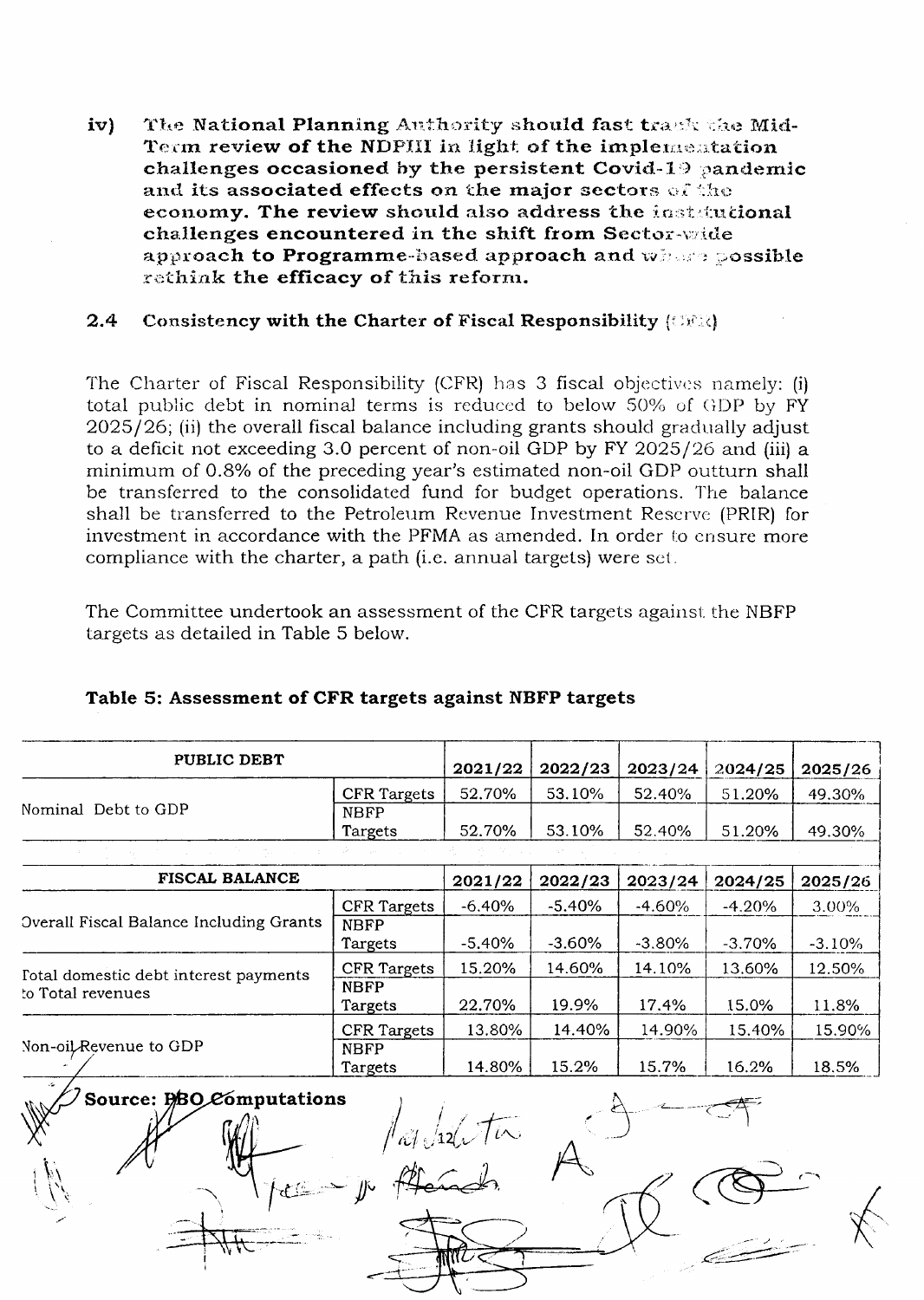The NBFP 2022/23 is largely consistent with the CFR at the broad level. However, by  $2025/26$  the fiscal deficit to GDP is projected at 3.1% which is slightly higher than the 3% CFR target. In addition, the projected total debt interest payments to revenues (excl. grants) of the NBFP are not consistent with the CFR for the first 4 years of the CFR period.

The Committee recommends that the budget for the short and medium term fully complies with CFR requirements and any deviation must be guided by Section 7 of the PFMA, inclusive of the reasons for the deviation and the adjustments to be done to bring the overall fiscal deficit back to the set path over the remaining financial years.

#### 2.5 Gender and Equity Responsiveness

Section 9(5) to 6(a-b) of the Public Finance Management Act 2O15 provides that the Ministcr responsible for Finance shall, in consultation with Equal Opportunities Commission issue a certificate; -

- a) Certifying that the National Budget Framework Paper for FY 2022/23  $-2026/27$  is gender and equity responsive; - and
- b) Specifying measures undertaken to equalize opportunities for men, wornen, persons with disabilities and marginalized groups.

In fulfilment of the requirements of the sections 9(5) to 6(a-b), the Commission assessed the National Budget Framework Paper for FY 2022/23 - 2026/27 and the overall compliance with Gender and Equity requirements was at 70% an improvement from last NBFP  $2021/22$  which was rated at 64.75%.

The Certificate of Gender and Equity Responsiveness indicates that the imbalances in society have been reduced to the categories also referred to as constituencies of children, gender, location, person with disabilities and youth.

#### Table 6: Gender and Equity performance

| Programme                                 | FY2021/22 | NBFP2022/23 |
|-------------------------------------------|-----------|-------------|
| Human Capital Development                 |           | 80%         |
| Community Mobilization and Mindset Change | 79%       | 79%         |
| Climate Change, Land and Water Management |           | 75%         |
| Development Plan Implementation           | 63%       | 73%         |
| Public Sector Transformation              | 62%       | 70%         |
| $\mu$ (h/ii 13                            |           |             |
|                                           |           |             |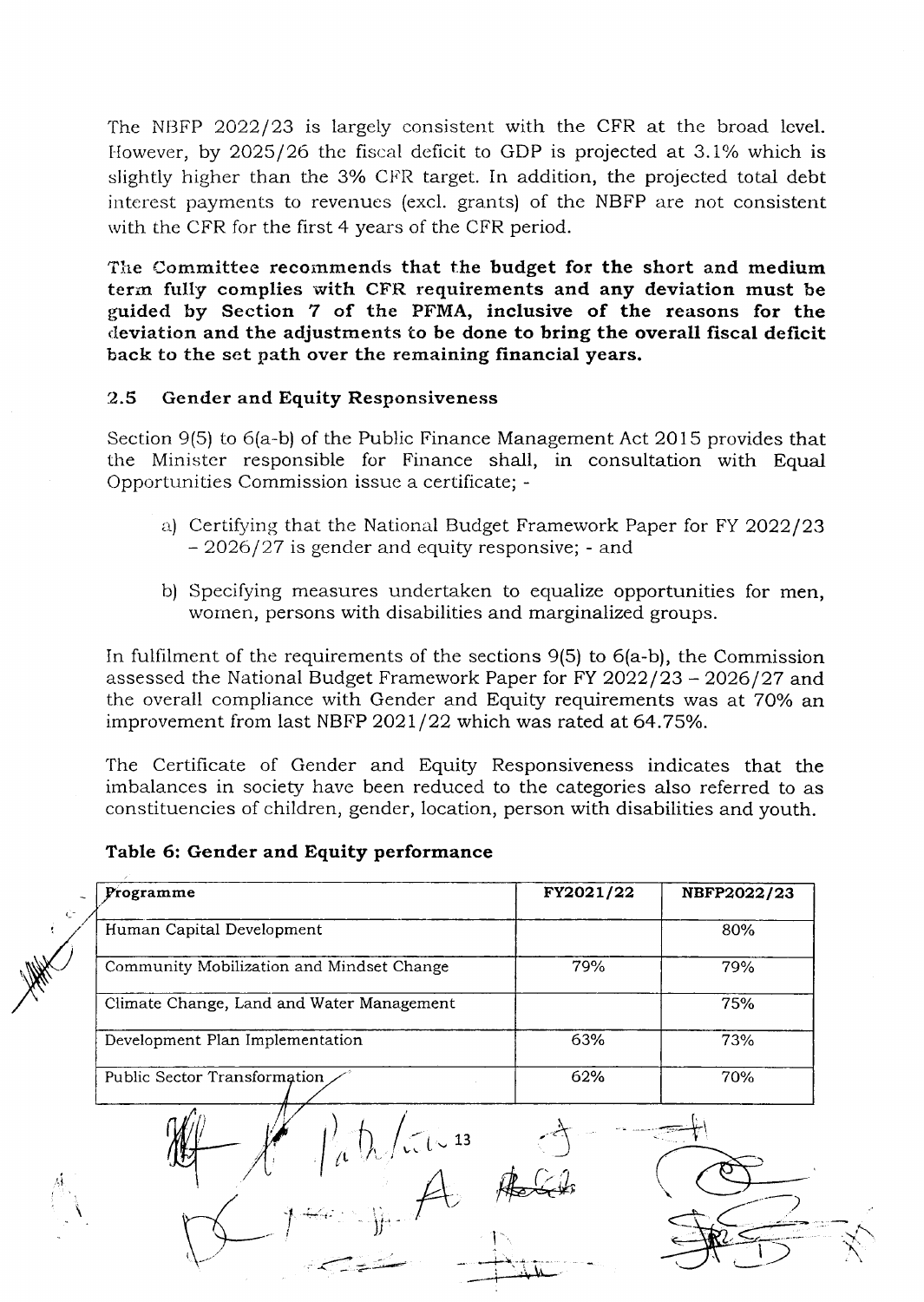| Programme                                        | FY2021/22 | NBFP2022/23 |
|--------------------------------------------------|-----------|-------------|
| Administration of Justice                        |           | 70%,        |
| Agro-industrialisation                           | 68%       | 69%         |
| Legislature                                      |           | 69%         |
| Innovation, Technology Development and Transfer  | 66%       | 69%         |
| Governance and Security                          | 68%       | 68%         |
| Integrated Transport Infrastructure and Services | 66%       | 68%         |
| Manufacturing                                    | 56%       | 68%         |
| Digital Transformation                           | 66%       | 67%         |
| Sustainable Urbanization and Housing             | 63%       | 65%         |
| Regional Development                             |           | 65%         |
| Tourism Development                              | 61%       | 63%         |
| Private Sector Development                       |           | 61%         |
| Mineral Development                              | 59%       | 59%         |
| Sustainable Petroleum Development                |           | 59%         |
| Sustainable Energy Development                   |           | 54%         |

Source: Certificate for Gender and Equity Responsiveness on NBFP FY2021/22 & 2022/23

# The Committee observes:

- The gender constituencies identified need to be broadened to address aspects such as employment imbalances/inequalities among others.
- Interventions articulated in the Certificate were not informed by any national gender and equity gap-mapping survey to inform the assessment of the national budget framework paper and subsequently recommendations of the Equal Opportunities Commission.
- The interventions to address the gender and equity gaps in each of the constituencies showed that the budget allocations were very minimal to cause impacts to the most vulnerable. The assessment was also largely at a more macro level covering programmes and agencies at central government level. The local government's budgets are not included in the assessment.

The late submission of the Budget framework Papers by MDAs to the